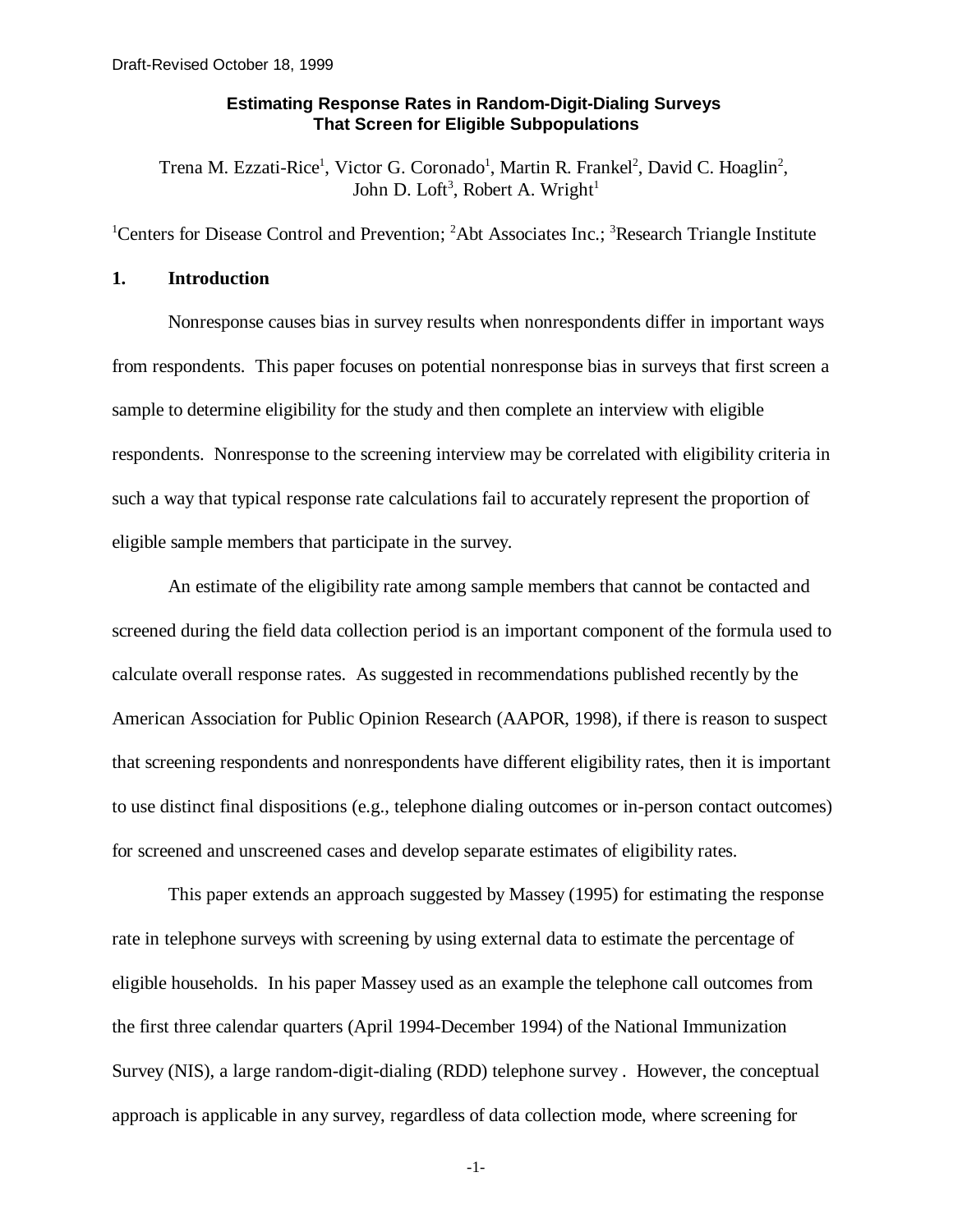eligibility is a design feature.

### *The National Immunization Survey*

Currently in its sixth year of data collection (1999), the NIS, conducted by the National Center for Health Statistics, Centers for Disease Control and Prevention, measures vaccination coverage among children 19 to 35 months old nationally and in each of 78 state and local areas (the 50 states, the District of Columbia, and 27 other metropolitan areas). The quarterly random sample of telephone numbers is screened first to determine whether the number is a working household number, a working nonresidential number, or a non-working number. Households are then screened for the presence of age-eligible children. Because the target population for this RDD survey— households with children 19 to 35 months old— constitutes only about 5% of all households in the U.S., extensive screening is required to identify eligible households. Ezzati-Rice *et al.*(1995) describe the NIS sample design in some detail.

### **2. Eligibility and Response Rates in the National Immunization Survey**

Beginning with the first quarter of the survey (April to June 1994), the observed eligibility rate has been about 1 percentage point lower than the estimated eligibility rate of 5% (based on independent estimates from other surveys). Massey (1995) suggested that the lower observed eligibility was due to underreporting of eligibility by household respondents, so that calculating response rates from the eligibility rate observed in the NIS resulted in an overestimate of response rates. Thus, he proposed an alternative definition for the overall response rate (ORR) that uses an estimate of the household eligibility rate (later designated as the eligibility benchmark) derived from sources external to the NIS. The eligibility benchmark is used to estimate the number of eligible households in each quarterly sample, nationally and in each of the 78 state and local areas, in order to calculate the ORR nationally and for each state and local area.

 $-2-$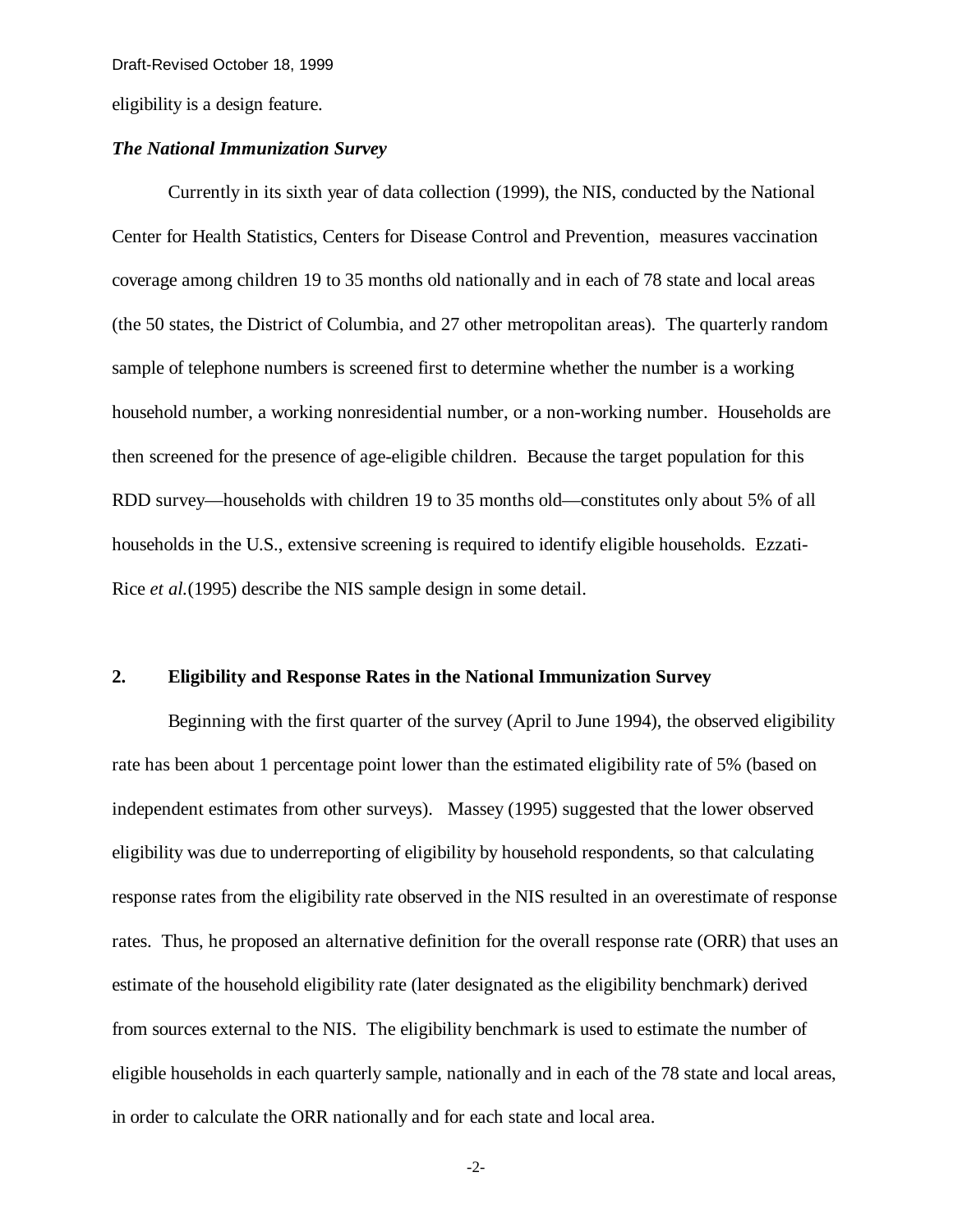This paper describes how this approach has been implemented in more recent years of NIS data collection. In particular, the eligibility benchmark has been updated on an annual and quarterly basis to account for national trends in birthrates and household formation. The paper also compares ORR with other estimates of response rates to illustrate the sensitivity of response rate calculations to assumptions about the proportion of eligible households in the sample. As the survey research profession searches for standard approaches to response rate calculations for complex surveys, the method and issues discussed in this paper will have important applications.

## **3. Components of Estimates of Response Rates in the NIS**

The following discussion relies on final dispositions in the NIS, as summarized in Table 1. The generic equation for response rate (CASRO,1982) is:

| Response | $Completed Interviews$     | (1) |
|----------|----------------------------|-----|
| Rate     | $Eligible Reporting Units$ | (2) |

Using the dispositions from Table 1, the number of completed interviews, L, is the numerator, and the denominator is the number of eligible households in the sample. Households screened as eligible (category K in the table) form one component of the denominator. Categories G, I, S1, and S2 may also contain numbers of eligible households that should be estimated and included in the number of eligible reporting units.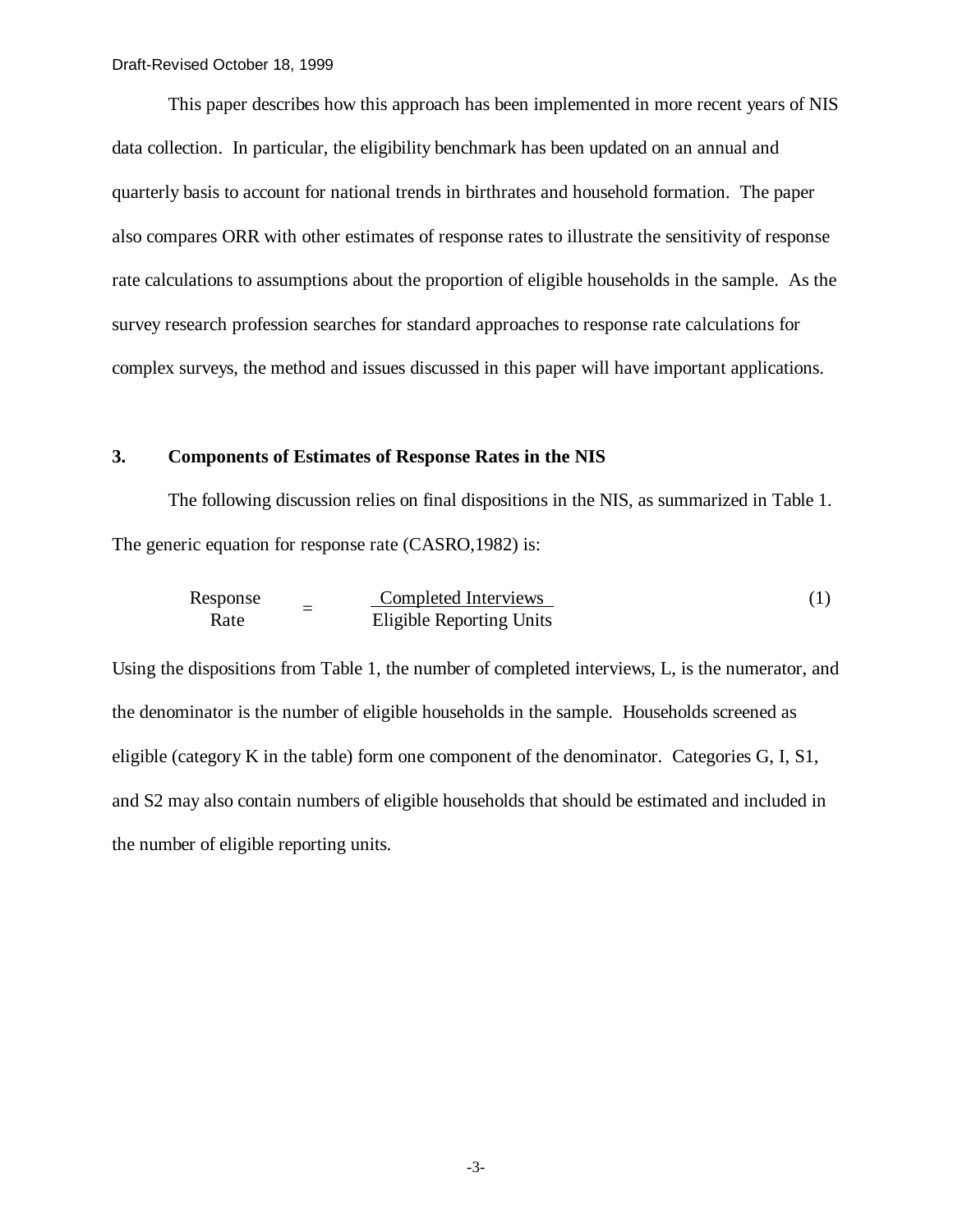| Table 1<br><b>Counts of Final Dispositions from the National Immunization</b><br><b>Survey, 1997</b> |                                                                                                                                          |           |  |  |
|------------------------------------------------------------------------------------------------------|------------------------------------------------------------------------------------------------------------------------------------------|-----------|--|--|
| Label                                                                                                | <b>Disposition Category</b>                                                                                                              | Count     |  |  |
| <b>TOTAL</b>                                                                                         | Total selected sample in released replicates                                                                                             | 2,118,796 |  |  |
| F                                                                                                    | Number of telephone numbers found to be<br>non-working or non-residential through list-<br>assisted and pre-CATI auto-dialing procedures | 395,488   |  |  |
| Total to<br>CATI                                                                                     | All sampled telephone numbers initially loaded<br>into the CATI Sample Management System                                                 | 1,723,308 |  |  |
| D                                                                                                    | Non-working, out-of-scope                                                                                                                | 393,833   |  |  |
| E                                                                                                    | Non-residential                                                                                                                          | 217,345   |  |  |
| G                                                                                                    | Non-contact                                                                                                                              | 108,177   |  |  |
|                                                                                                      | Answering machine or service (working<br>number, household status unknown)                                                               | 22,968    |  |  |
| S <sub>1</sub>                                                                                       | Known household, screening for eligible child<br>incomplete                                                                              | 19,506    |  |  |
| S <sub>2</sub>                                                                                       | Likely household                                                                                                                         | 37,151    |  |  |
| J                                                                                                    | Screened household, no eligible children                                                                                                 | 889,758   |  |  |
| K                                                                                                    | Screened household, eligible children                                                                                                    | 34,570    |  |  |
| L                                                                                                    | Completed interview                                                                                                                      | 32,434    |  |  |
| $M+N$                                                                                                | Eligible household, incomplete interview or<br>2,136<br>refusal                                                                          |           |  |  |
| Source: The National Immunization Survey, 1997                                                       |                                                                                                                                          |           |  |  |

Using these terms, equation 1 can be expressed as equation 2. The denominator includes estimates of both the number of households among the telephone numbers in categories G, I, and S2 and the number of eligible households among those in category S1.

Response  
Rate 
$$
= \frac{L}{K + p(r((G + I + S2) + q((S1))}
$$
 (2)

where: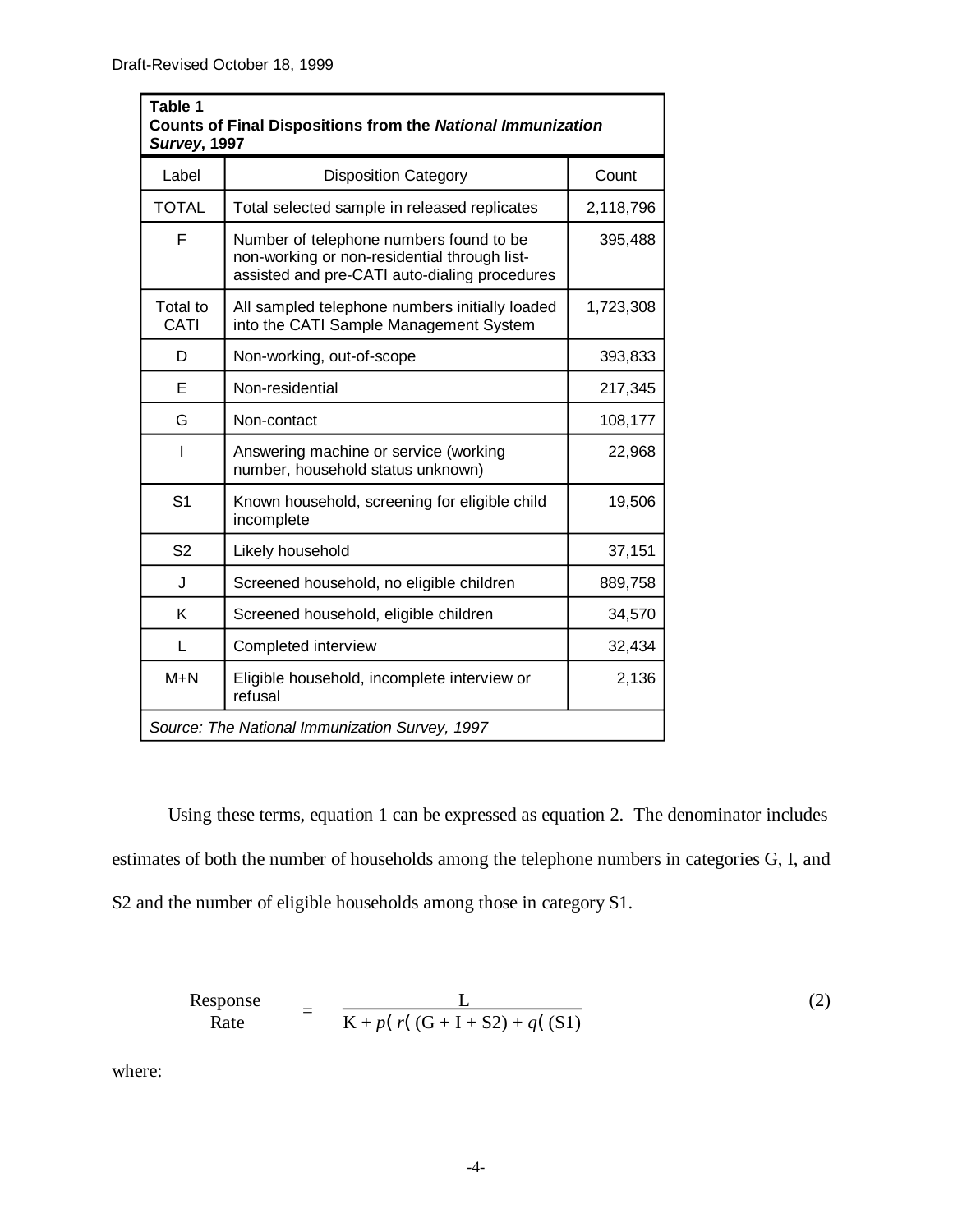- $p =$  Estimated proportion of households among numbers not resolved as working household numbers, business numbers, or non-working numbers
- $r =$  Estimated proportion of eligible households among these households
- *q* = Estimated proportion of eligible households among known households that could not be screened.

In the absence of other information, *p* can be estimated from the household working number rate, and *r* and *q* can be estimated from the eligibility rates, among screened households. For example, if

$$
p = \frac{\text{Known Households}}{\text{Resolved Numbers}} = \frac{J + K + S1}{J + K + S1 + D + E + F} = 48.4\% \tag{3}
$$

and

$$
r = q =
$$
 Eligible Households  $=$  K  $=$  3.7%  $(4)$    
Screened Households

then

Response = 
$$
\frac{L}{K + p(r((G + I + S2) + q((S1))} = 84.6\%)
$$
 (5)

These are the equations suggested by both CASRO (1982) and AAPOR (1998) standards.

Alternatively, it can be shown that the response rate calculated using these estimates is equal to the product of the resolution rate, the screening completion rate, and the interview completion rate. The number of completed interviews is retained in the numerator. The denominator is expressed as the product of the TOTAL, *p*, and *r*:

| Response | =            | Complete | Interviews |
|----------|--------------|----------|------------|
| Rate     | TOTAL( $p(r$ |          |            |

Algebraic rearrangement yields the product of the three rates:

|                  |                                              | Completed Interviews                         |  |
|------------------|----------------------------------------------|----------------------------------------------|--|
| Response<br>Rate | $=$                                          | TOTAL(Known Households (Eligible Households) |  |
|                  | <b>Resolved Numbers</b> (Screened Households |                                              |  |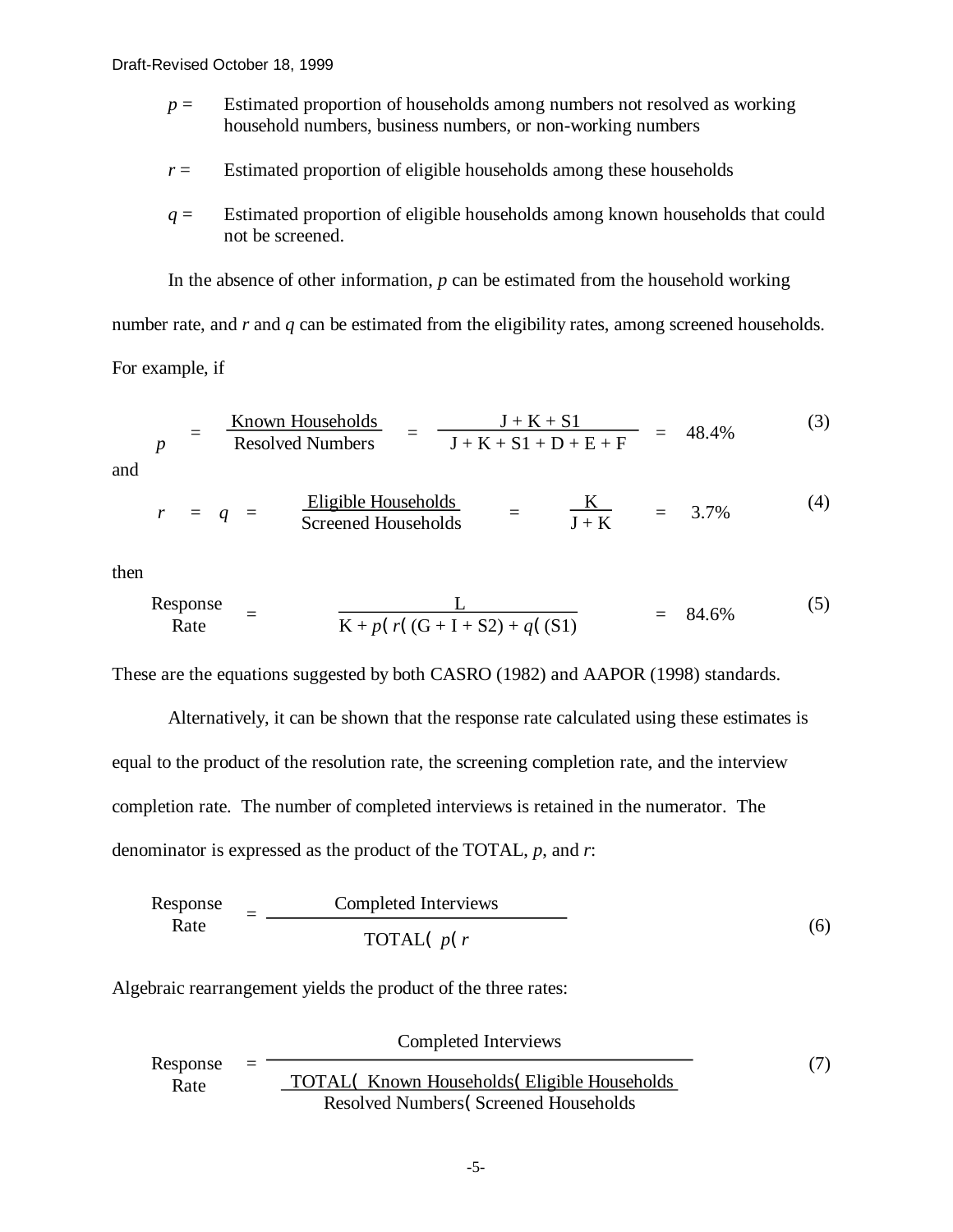Response Resolved Numbers( Screened Households( Completed Interviews = Rate TOTAL( Known Households( Eligible Households Resolved Numbers Screened Households Completed Interviews (8) <sup>=</sup>( ( TOTAL Known Households Eligible Households

This equivalence is illustrated in the following calculations with figures from Table 1:

Response Rate

\n
$$
= \frac{D + E + F + S1 + J + K}{TOTAL} \quad (\frac{J + K}{J + K + S1} \quad (\frac{L}{K})
$$
\n
$$
= 92.1\%
$$
\n
$$
= 84.6\%.
$$
\n(9)\n

The calculations presented above use estimates of *r* and *q* (as well as *p*) that are derived from observed outcomes of the survey. Their use depends on three assumptions, that:

*p* has the same value among resolved and unresolved numbers,

- ! *r* is equal to *q,* and
- ! *r* and *q* have the same value among screened and unscreened households.

Noting that the eligibility rate determined from the NIS data was lower than the rate expected from other data sources, Massey (1995) suggested alternative estimates of both the household working-number rate and the eligibility rate that lead to an alternative estimate of the overall response rate. He initially used a figure of 5.2%, based on the 1993 National Health Interview Survey, as the estimated eligibility rate or benchmark. The estimate was later revised to 5.08%, based on more recent data from the NHIS.

In place of the household working-number rate, *p*, Massey suggests a figure of 90% that is applied only to working telephone numbers where household status could not be determined. In the categories of Table 1, these telephone numbers are contained in categories I (answering

-6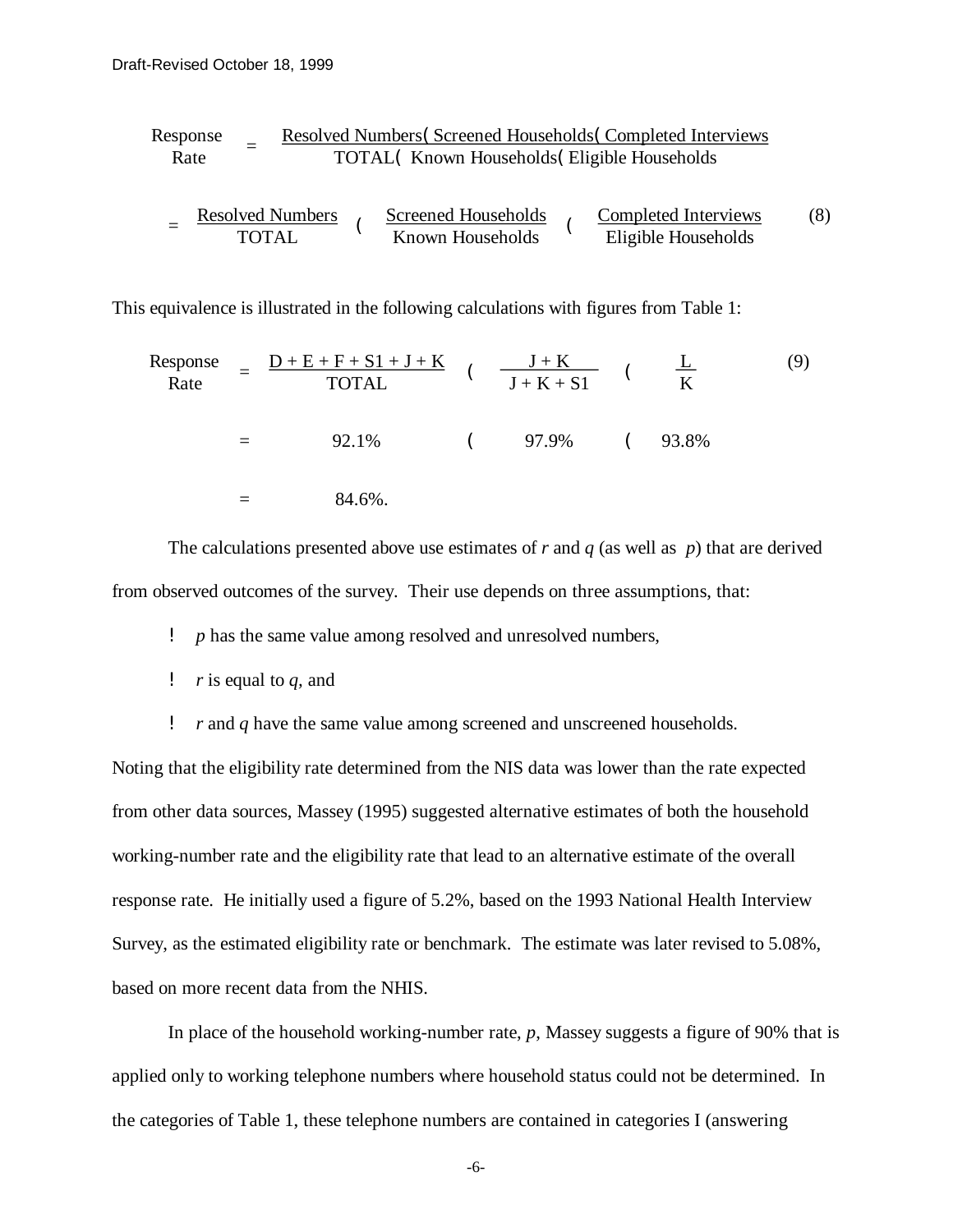machine or service, household status unknown) and S2 (likely household). S2 consists of numbers where a call was answered but screening for household status could not be completed, because of either refusals or language barriers. Telephone numbers in categories I and S2 are working numbers, because either an answering machine or a person was reached, and they are probably residential rather than business lines. Businesses tend to identify themselves as such, either when answering a call or in answering-machine messages. Numbers remaining in the uncontacted category (G) after repeated attempts are assumed to be non-working.

Massey's estimate of ORR uses the number of completed interviews (L) in the numerator and the estimated number of eligible households in the denominator. The denominator is calculated by applying the eligibility benchmark to all known households (that is, the sum of S1, J, and K) and to the estimated number of households in the unscreened portion of the sample (that is, 90% of the sum of I and S2). The 1994 quarters of the NIS used the following equation:

$$
ORR = \frac{L}{.0508((J + K + S1 + .9((I + S2))}
$$
 (10).

The eligibility benchmark of .0508 has been revised quarterly in reported estimates of ORR to take account of annual increases in the number of households and variations in the number of eligible children. Data from the *Current Population Survey*, available from the Census Web site, suggest that the number of households has grown at annual rates of 1.12%, 1.12%, and 1.08% for the years 1995 through 1997. Annual benchmarks (Table 2) have been derived from the 1994 benchmark by using this sequence of annual growth rates and the ratio of each year's number of eligible children (the average of the four quarterly totals from Vital Statistics) to the number for 1994. A similar calculation, using quarterly growth rates (derived from the annual growth rates) and quarterly numbers of eligible children, yields quarterly benchmarks (Table 3).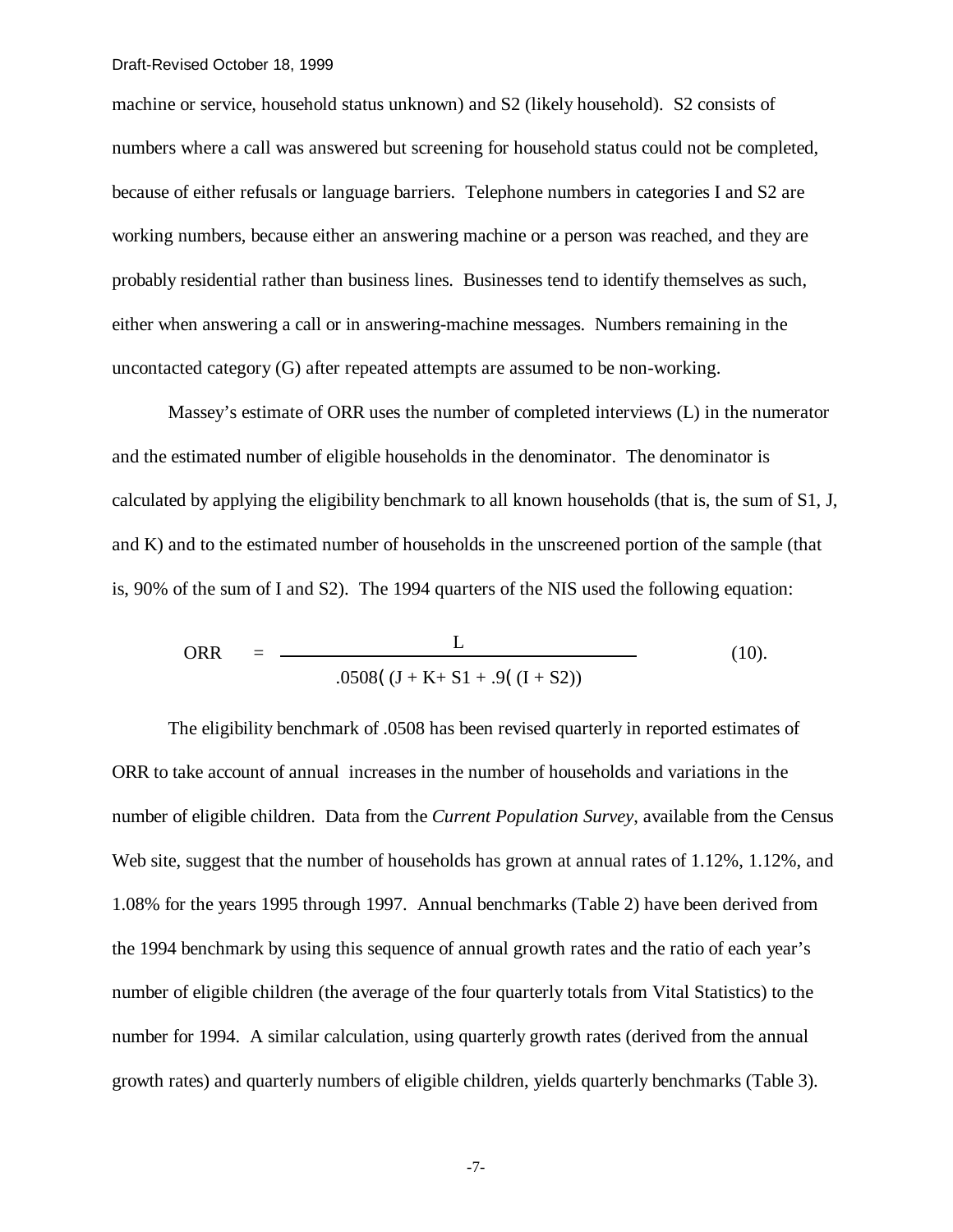**Table 2. Eligibility Benchmark (an estimate of the proportion of households that have a child 19 to 35 months old), Average Number of Eligible Children, and Annual Rate of Growth in the Number of Households, 1994 to 1997** 

| Year | <b>Eligibility Benchmark</b> | Average Number of Eligible<br>Children | Rate of Growth in Number<br>of Households |
|------|------------------------------|----------------------------------------|-------------------------------------------|
| 1994 | .0508                        | 5,868,275                              |                                           |
| 1995 | .0496                        | 5,794,538                              | 1.12%                                     |
| 1996 | .0484                        | 5,714,424                              | 1.12%                                     |
| 1997 | .0473                        | 5,649,858                              | 1.08%                                     |

|  |  | Table 3. Eligibility Benchmark and Number of Eligible Children, Q2/1994 to Q4/1997 |  |  |  |  |  |
|--|--|------------------------------------------------------------------------------------|--|--|--|--|--|
|--|--|------------------------------------------------------------------------------------|--|--|--|--|--|

| Quarter | <b>Eligibility Benchmark</b> | Number of Eligible Children |
|---------|------------------------------|-----------------------------|
| Q2/1994 | .0508                        | 5,941,591                   |
| Q3/1994 | .0508                        | 5,859,316                   |
| Q4/1994 | .0508                        | 5,803,917                   |
| Q1/1995 | .0502                        | 5,837,413                   |
| Q2/1995 | .0502                        | 5,852,498                   |
| Q3/1995 | .0493                        | 5,771,808                   |
| Q4/1995 | .0487                        | 5,716,432                   |
| Q1/1996 | .0489                        | 5,757,290                   |
| Q2/1996 | .0489                        | 5,773,890                   |
| Q3/1996 | .0482                        | 5,696,075                   |
| Q4/1996 | .0475                        | 5,630,440                   |
| Q1/1997 | .0478                        | 5,683,037                   |
| Q2/1997 | .0479                        | 5,715,726                   |
| Q3/1997 | .0471                        | 5,626,750                   |
| Q4/1997 | .0465                        | 5,573,920                   |

Revising the above equation (Equation 10) following Massey's rationale and using  $p = .90$ and  $q = r = .0473$ , the estimate of ORR for 1997 is: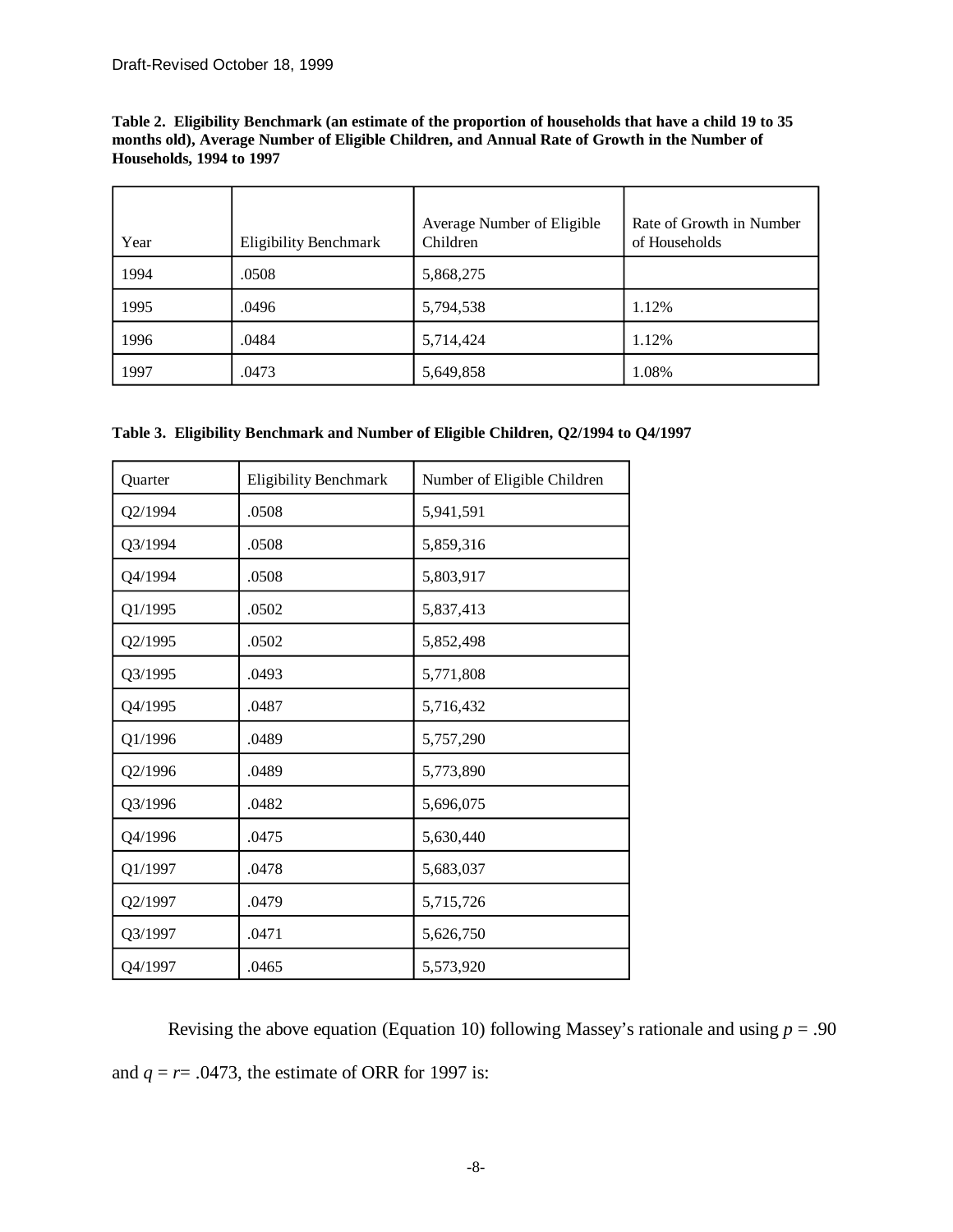ORR = 
$$
\frac{\text{Complete} \text{ Interviews}}{q(\text{(Ineligible + Elizabeth Rown Households + \text{Likely Households})})}
$$
\n(11)

$$
= \frac{L}{.0473((J+K+S1+.9((I+S2)))} = 68.7\%.
$$

### **4. Comparison of Estimates of Response Rates**

For each quarter from Q2/1994 to Q4/1997, Figure 1 (see Appendix) presents ORR, along with the standard unadjusted CASRO response rate, which was shown in Section 3 to be equivalent to the product of the resolution rate, the screening completion rate, and the interview completion rate (Equations 8 and 9). This graph shows that ORR is substantially lower than the CASRO rate. Except for having a higher value in Q4/1994, the the two rates follow somewhat different patterns. The unadjusted rate shows a slight decline, but the ORR has no particular pattern. The difference in the two rates range from a low of about 12 percentage points to a high of 19 percentage points. The data indicate the continued importance of estimating household eligibility from sources outside the survey itself.

To gain some insights into the potential sources of the trend in the declining unadjusted response rates in the NIS, Figure 2 (see Appendix) displays the quarterly unadjusted CASRO response rates calculated from Equation 9 and its three components (resolution rate, screening completion rate, and interview completion rate). The comparison of the components suggests that the problem of declining response rate in the NIS is due in large part to declines in the resolution rate.

## **5. Discussion and Implications**

 $-9-$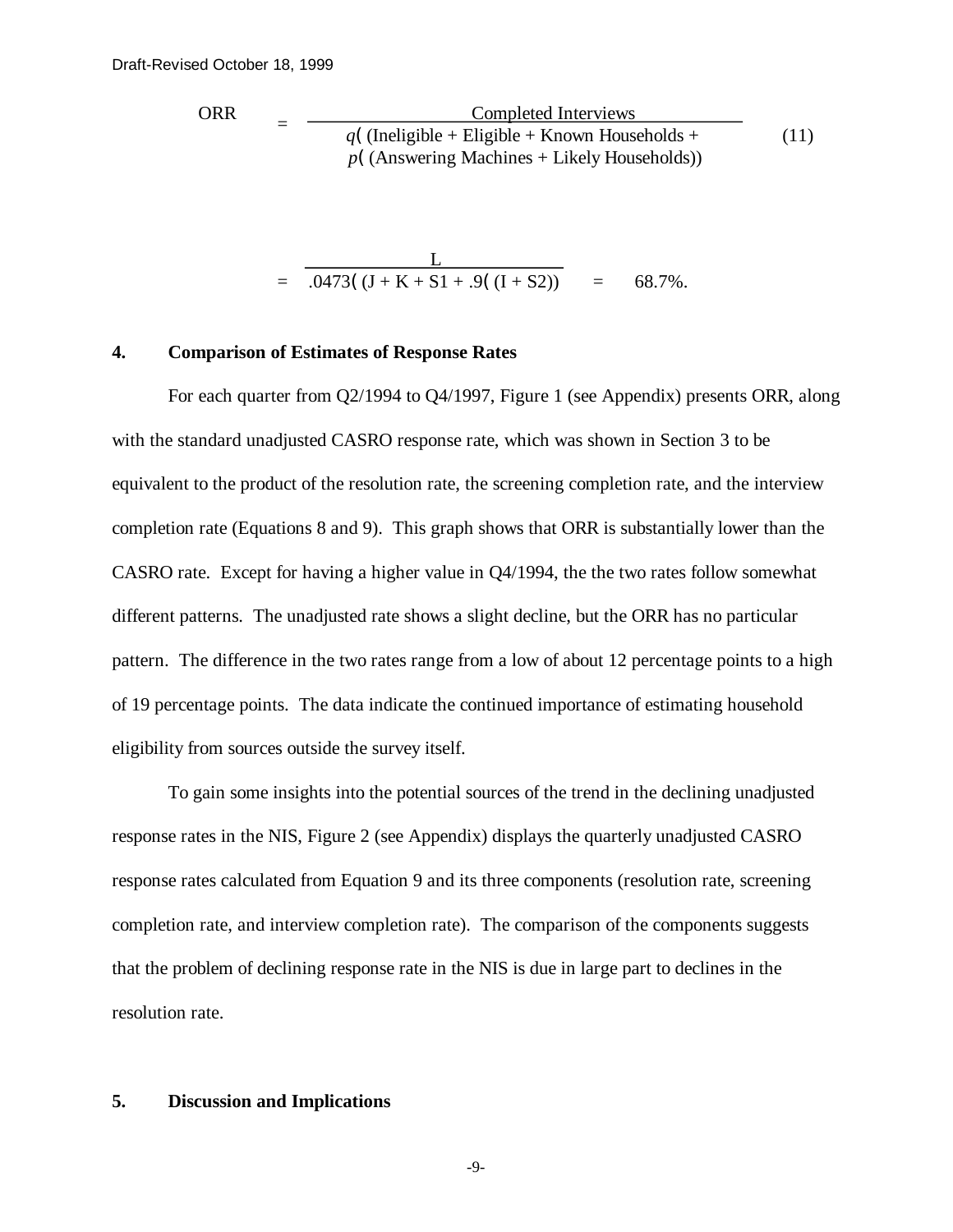The recent AAPOR recommendations point to the importance of assumptions regarding eligibility rates in the unscreened portion of the sample when calculating response rates in a survey involving screening. The specific method discussed in this paper, along with the example from the NIS, provides the framework for application to any survey that screens for eligibility, including inperson as well as telephone surveys. As the example illustrates, estimates of both the household working-number rate among unresolved cases and the eligibility rate among unscreened cases can have a substantial effect on estimates of response rates. In the NIS, rather than deriving these estimates directly from the outcome of the survey, both factors have been estimated.

The eligibility rate has been estimated from external sources. The estimated percentage of households with eligible children was obtained initially from other surveys and has subsequently been adjusted to account for the growing number of households and the declining birthrate. The resulting eligibility benchmark has been used in place of separate estimates of eligibility rates for responding and nonresponding households.

Sources external to the survey can also be used to estimate the status of cases remaining unresolved at the end of a survey period. For example, information from special follow-up studies can be used to allocate unresolved lines among the categories non-working, non-residential, and residential. During a number of the earlier quarters, the NIS drew samples from different classes of unresolved numbers, such as "ring no answer to all attempts," and calls were made to local telephone business offices to determine whether the numbers were non-working, non-residential, or residential (Shapiro *et al.*, 1995).

Because of the importance of apparent differential eligibility rates between households that do and those that do not complete the screening interview, the NIS has devoted considerable effort to evaluating estimates of the household working number rate and eligibility rate among uncontacted and unscreened sample lines. For example, Camburn and Wright (1996) showed that

 $-10-$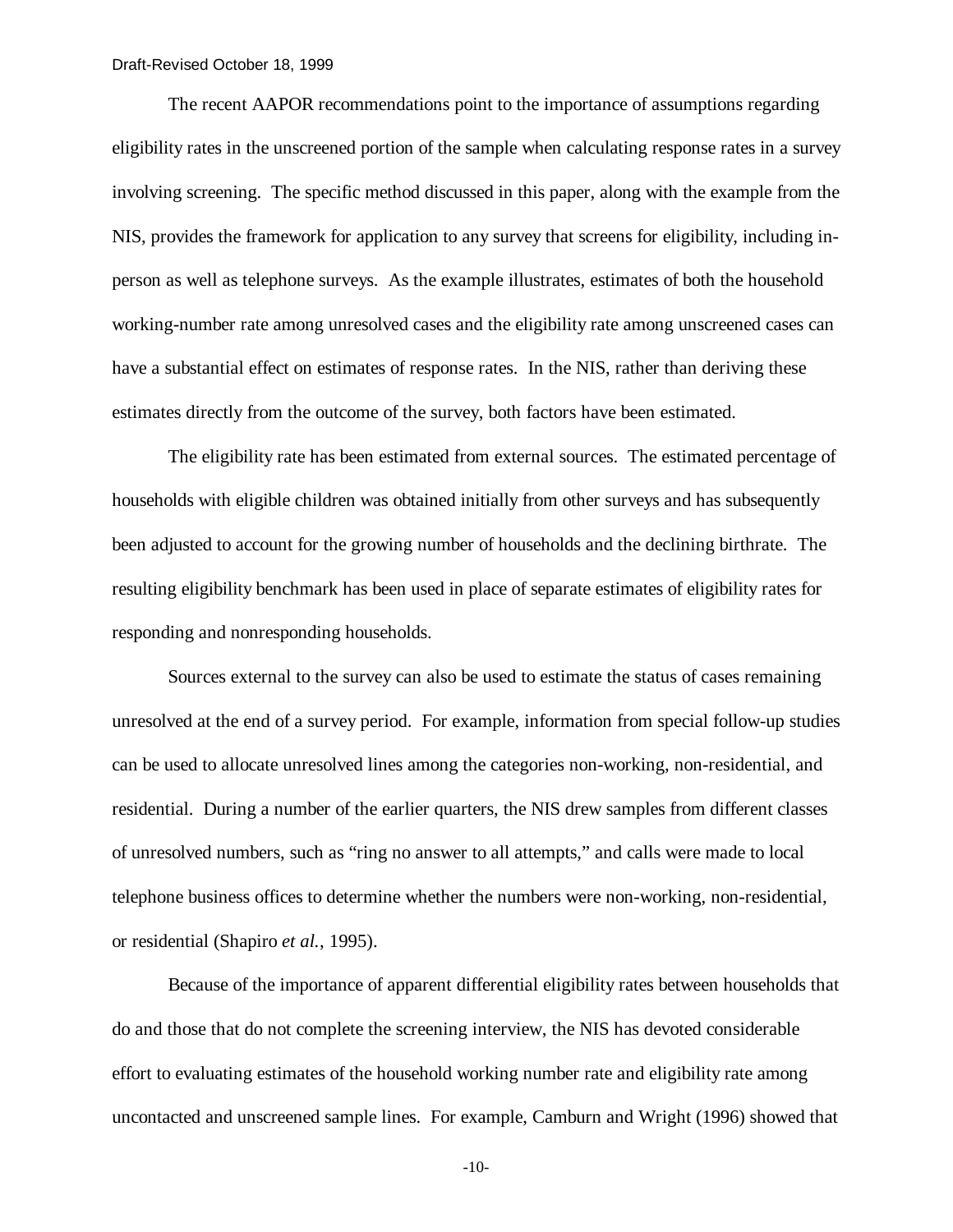estimates of both rates may be confounded by the growing number of households with several telephone lines. A portion of the uncontacted numbers may be working but used as a secondary line in the household, either as a "children's phone" or as a fax or modem line. Data presented in their paper suggest that eligibility rates estimated for household telephone *lines* in place of households may be much closer to the eligibility rates than that found among responders to the NIS screening.

The example in this paper and ongoing research on the NIS point to the difficulty in estimating eligibility rates directly in telephone surveys. However, the concern with the effects of nonresponse on estimates of eligibility rates is certainly germane to all surveys that employ screening for eligible respondents. Both the 1982 CASRO report and the 1998 AAPOR report note that other sources of information might be useful for estimating the unknown factors in the denominator of response rate formulas. However, when applied to surveys that screen for eligible respondents, the formulas presented in both reports make the implicit assumption that the eligibility rate is identical in screened and unscreened households. The difference in estimates of response rates shown in Figure 1 highlights the importance of this assumption. Differences in the eligibility rates of screened and unscreened households, due to nonresponse to the screener, could lead to misinterpretation of response rates from standard formulas.

The standard/traditional method of calculating response rates involves the product of three rates – the resolution rate, the screening completion rate, and the interview rate. Often in the past the coverage rate has been reported separately from the response rate. The method presented in this paper combines the coverage rate (population coverage) and the response rate in the calculation of the overall response rate. (Of course, one component of noncoverage is still not accounted for: noncoverage of nontelephone households.) As shown in this paper, when eligibility is built into the calculation of the overall response rate, the rate will generally differ from

-11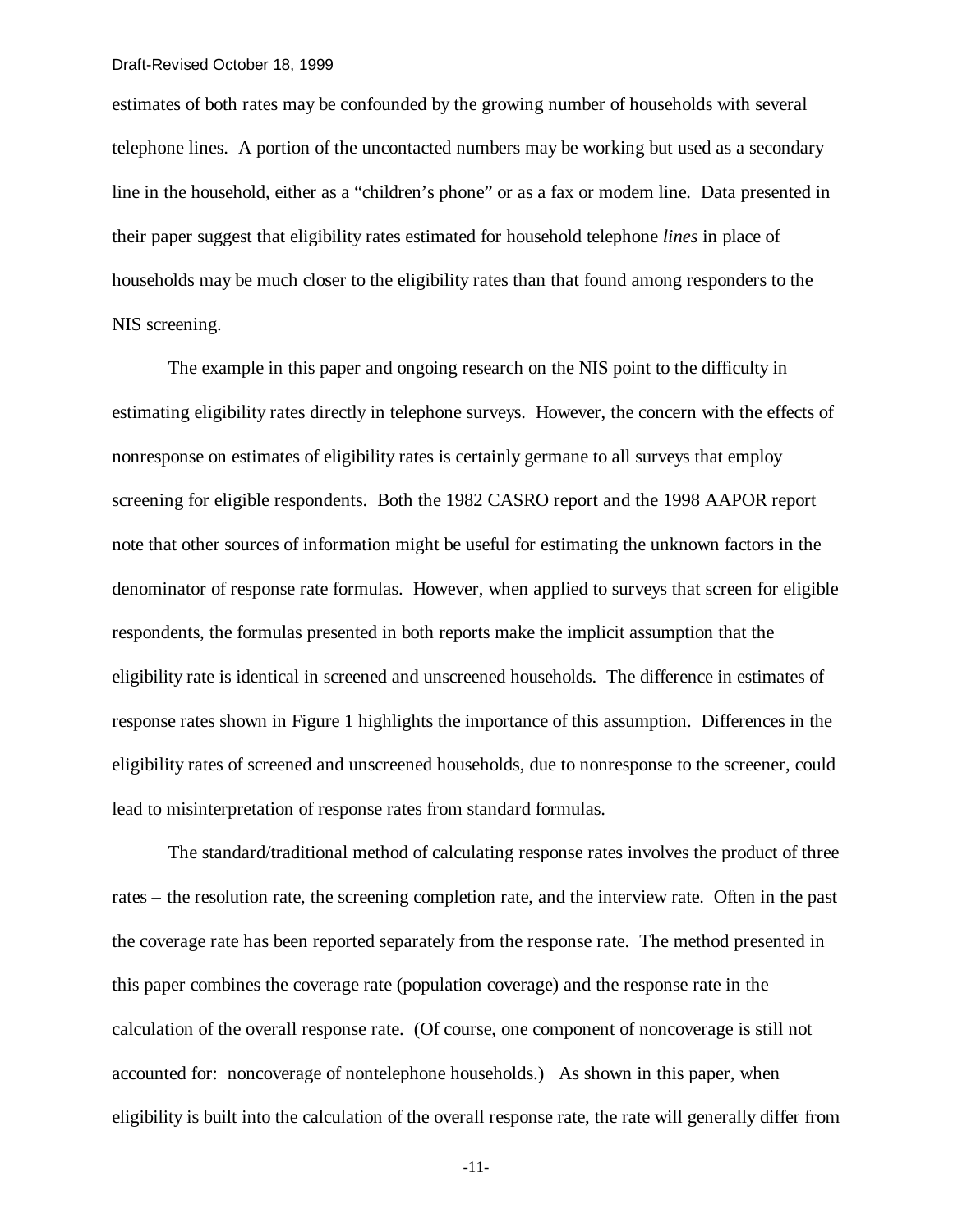that calculated using the more traditional method.

Response rates have been defined in a number of ways for RDD surveys. The new approach discussed in this paper is used to track and monitor response rates in a large ongoing RDD survey, the NIS. This new refined method adds some complexities (although not extensive) to the calculation of the response rate through the need for external data and periodic adjustments. Nevertheless, the example and actual response rate calculations presented point to the need for survey researchers involved with RDD surveys to consider this new approach to the presentation of realistic response rates.

Clearly, in order to compare response rates among surveys, it is crucial to understand the methods used by various agencies and survey organizations to calculate their survey response rates and in particular what final dispositions comprise the numerator and denominator of the rates. In addition, we urge that presentations of response rate calculations include explicit discussions concerning assumptions about eligibility rates in un-screened portions of the total sample. The method used in the NIS provides a framework for other RDD surveys. The inclusion of a coverage component in the response rate will make comparison of response rates among surveys somewhat more complex. But it probably should still be done. This new method, though not restricted to RDD surveys, may be more difficult to implement for surveys using other modes of data collection.

In summary, the evaluation of the level of nonresponse in surveys and the impact of that nonresponse on the survey estimates is an important issue in survey research. It is important to apply the most accurate method of calculating response rates in order to understand the components of nonresponse and to be in a better position to incorporate modifications in the survey procedures as necessary and feasible. The method discussed in this paper provides researchers and survey organizations with an additional, if not a more rigorous, method for the

 $-12-$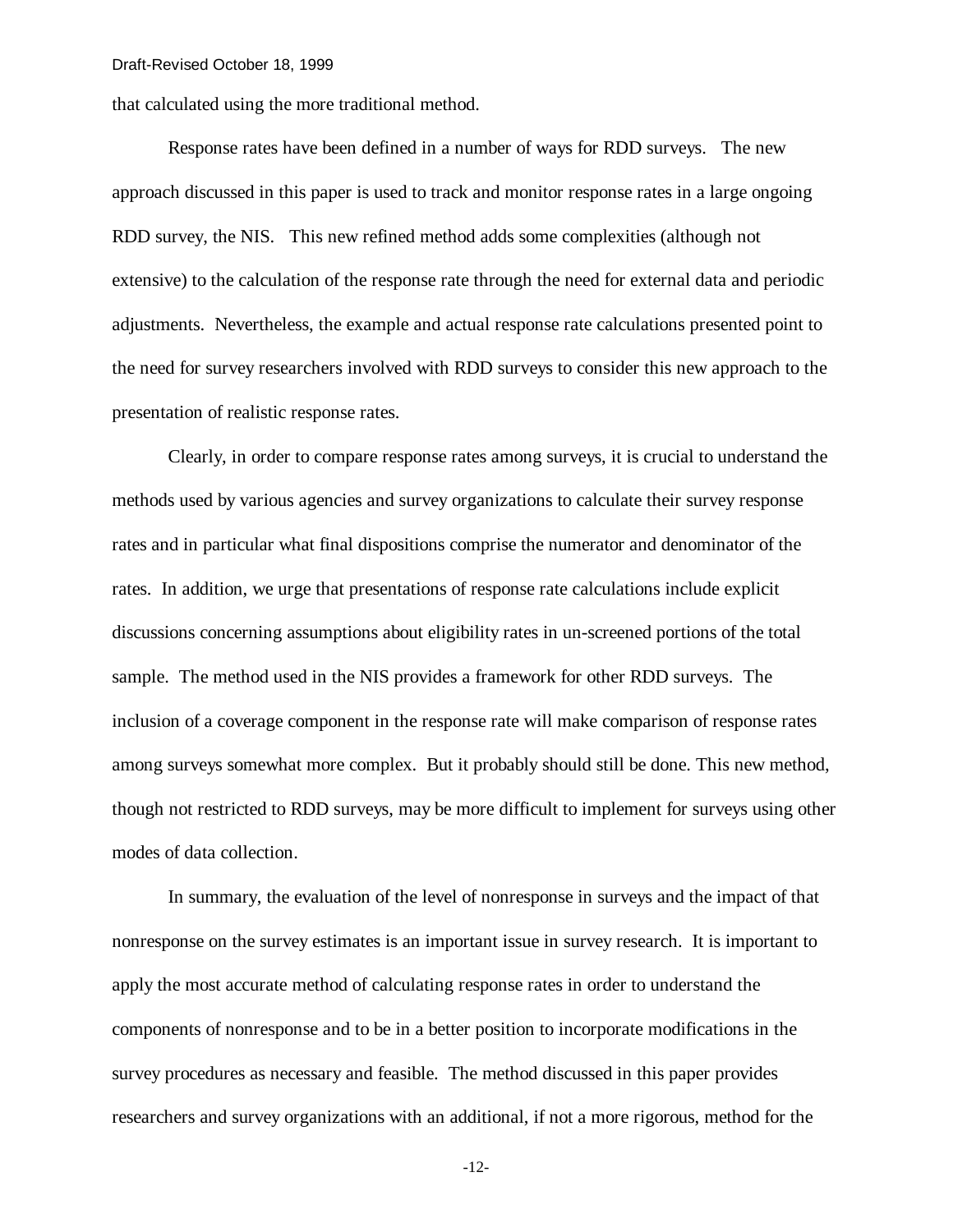calculation of response rates for surveys involving screening. It is hoped that the method and example will encourage other applications.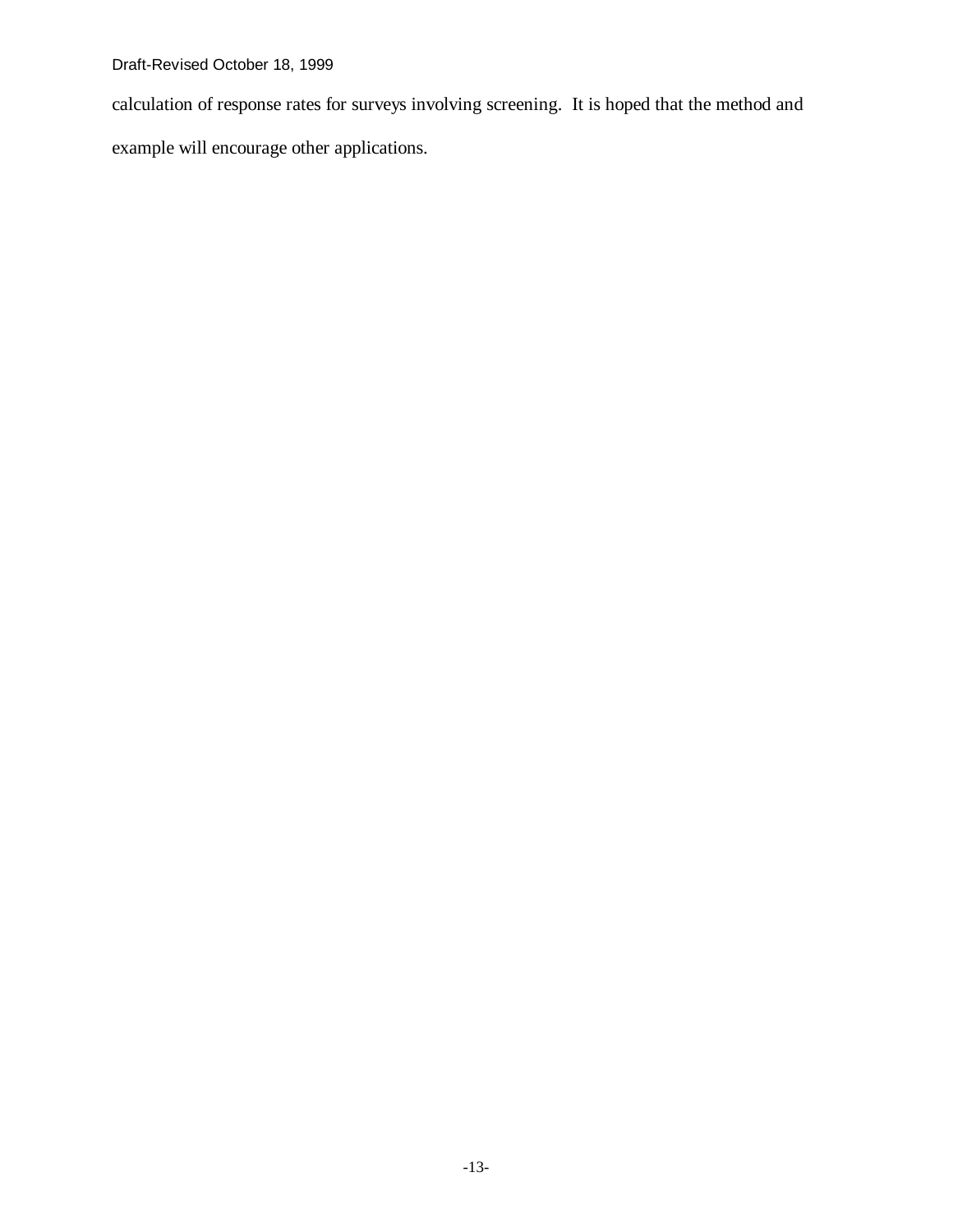### **References**

- AAPOR (American Association for Public Opinion Research) (1998), *Standard Definitions: Final Dispositions of Case Codes and Outcome Rates for RDD Telephone Surveys and In-Person Household Surveys.* Ann Arbor, Michigan: AAPOR.
- Camburn, Donald P., and Wright, Robert A. (1996), "Predicting Eligibility Rates for Rare Populations in RDD Screening Surveys." Presented at the Annual Meeting of the American Association for Public Opinion Research, Salt Lake City, UT.
- CASRO (Council of American Survey Research Organizations) (1982), "Report of the CASRO Completion Rates Task Force," New York, Audits and Surveys Company, Inc.
- Ezzati-Rice Trena M., Zell Elizabeth R., Battaglia Michael P., Ching Pamela, Wright Robert A. (1995), "The Design of the National Immunization Survey." *1995 Proceedings of the Section on Survey Research Methods*. Alexandria, VA.: American Statistical Association. pp. 668-672.
- Groves, Robert M., and Lyberg, Lars E. (1988), "An Overview of Nonresponse Issues in Telephone Surveys," pp. 191-211 in Groves, R. M., *et al.* (eds.), *Telephone Survey Methodology*, New York: Wiley.
- Massey, James T. (1995), "Estimating the Response Rate in a Telephone Survey with Screening," *1995 Proceedings of the Section on Survey Research Methods*, Alexandria, VA: American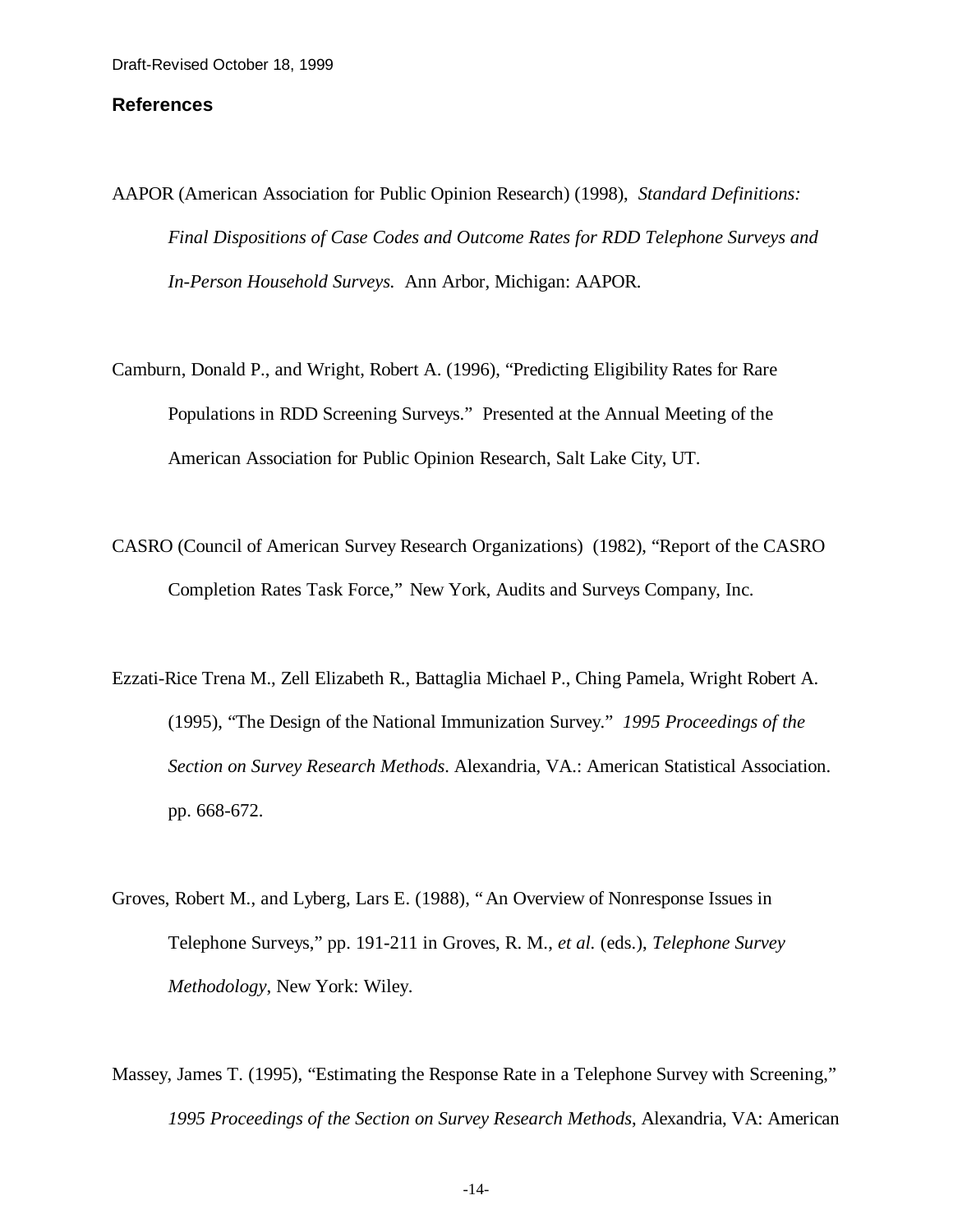Statistical Association, pp. 673-677.

Shapiro, Gary, Battaglia, Michael P., Camburn, Donald P., Massey, James T., Tompkins, Linda I. (1995), "Calling Local Telephone Company Business Offices to Determine the Residential Status of a Wide Class of Unresolved Telephone Numbers in a Random-Digit-Dialing Sample," *1995 Proceedings of the Section on Survey Research Methods*, Alexandria, VA: American Statistical Association, pp. 975-980.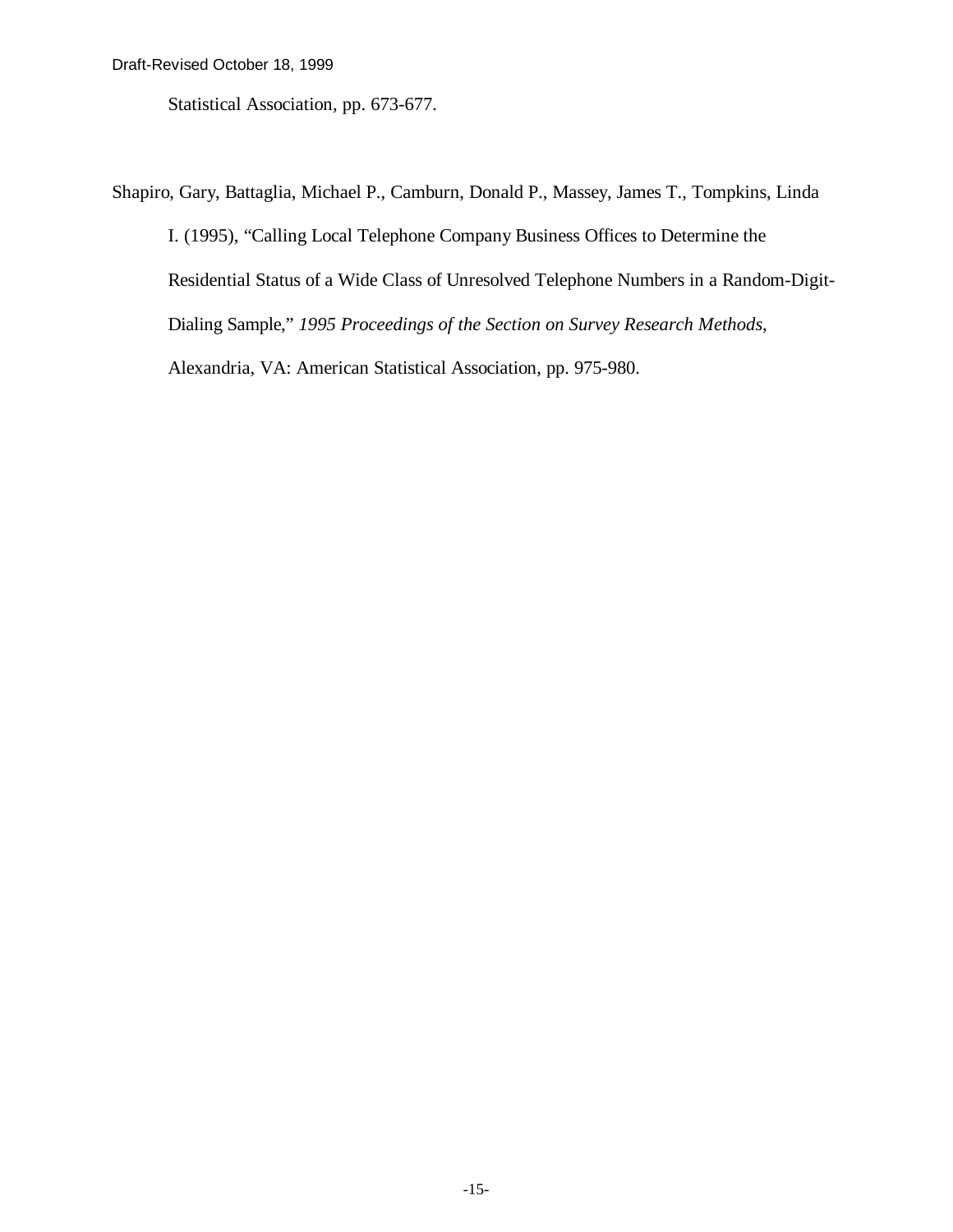**APPENDIX**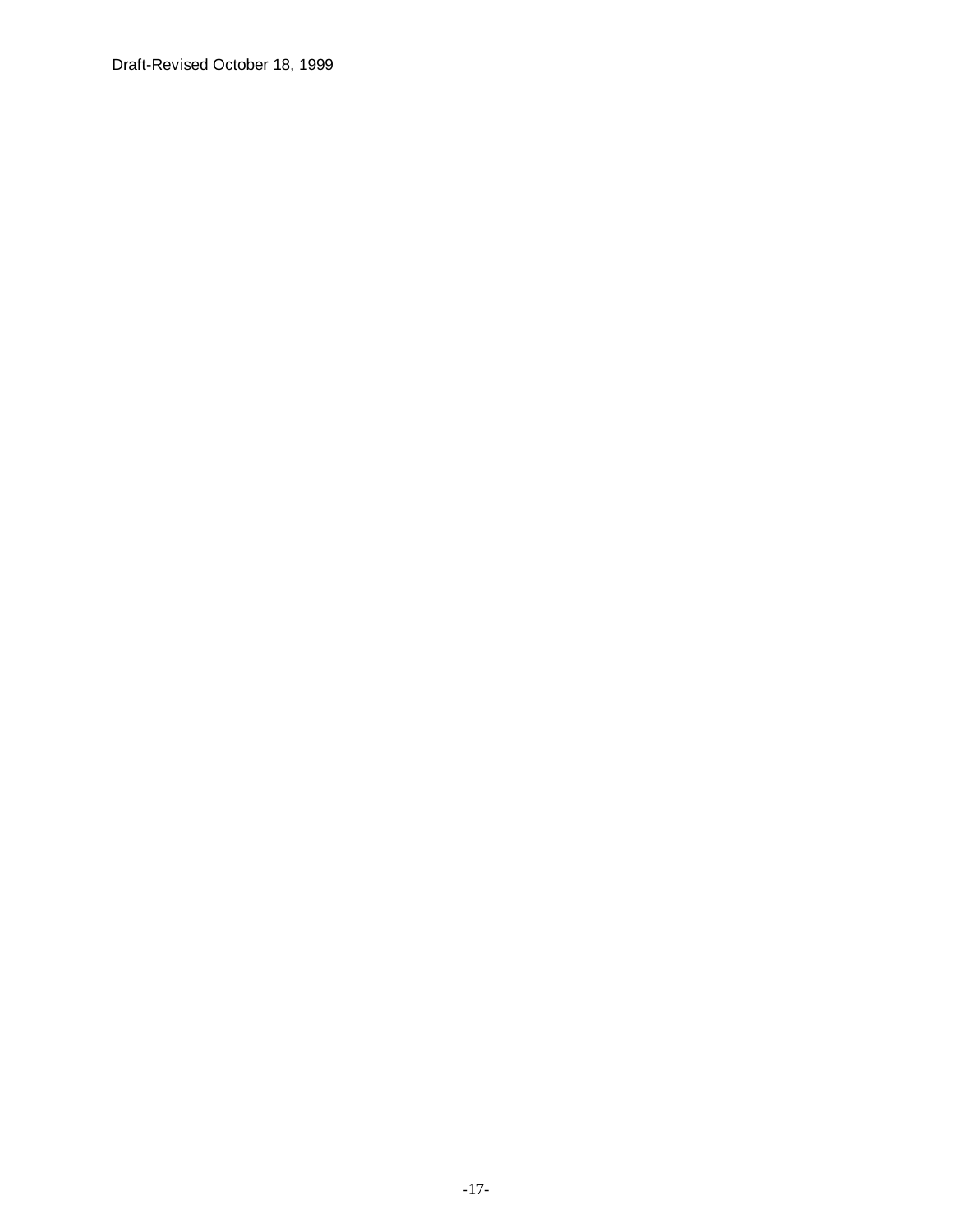

**Figure 1: Unadjusted Response Rate and ORR for Q1/1994 to Q4/1997 National Immunization Survey**